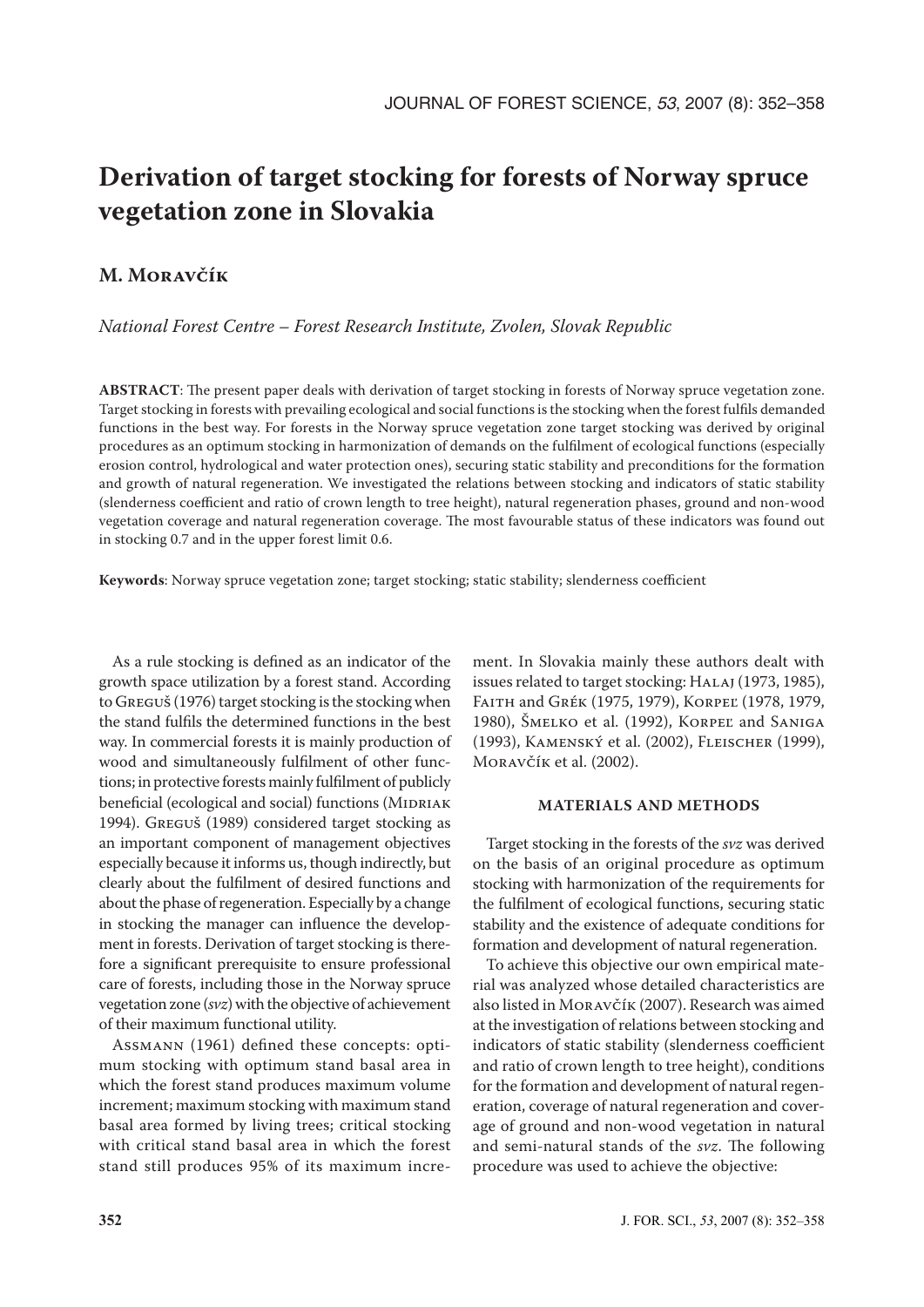- Obtain and assess the own empirical material from permanent research plots (PRP) with the aim to find out detailed data on both natural and stand conditions of Norway spruce by means of the indicators suitable for expressing the target stocking of structurally differentiated forests.
- In the establishment of PRP use the procedures being usual in research and practice of forest management (Šmelko 1985; Šmelko et al. 1996), i.e. establish circular plots of the area 2–10 ares, at least 25 trees per each plot.
- To derive target stocking it is necessary to find out the state of the following indicators:
- *Crown length to tree height ratio*; it was calculated as the quotient of the crown length and tree height multiplied by 100.
- *Slenderness coefficient* as the ratio of the absolute value of tree height to tree diameter; it was calculated as the quotient of tree height and tree diameter  $d_{1,3}$  multiplied by 100.
- *Stocking* as a relative indicator of stand density was determined by a traditional method of Lesoprojekt (1995) as the proportion of considered trees and the sum of considered and missing trees to full stocking.
- *Canopy* as the percentage of shaded area; it was determined by estimating the percent of shading the area by the stand, whereas all measured trees on PRP were considered.
- *Ground vegetation* as the percent of coverage of non-wood and shrubby vegetation on PRP; percent of coverage was determined in the groups: grasses, herbs, mosses and lichens, shrubs and semi-shrubs and total coverage.
- *Young regeneration and thicket* on PRP as the percent of coverage by tree species in respective developmental stages; current year seedlings, natural seeding being high 50 cm, advance growth being high 1 m and thicket within diameter  $d_{1,3}$  < 6 cm were distinguished.
- Conditions for natural regeneration of spruce were evaluated according to KORPEL (1990), Vacek et al. (2003) in three phases (juvenile, optimal and senile).

*Juvenile (early/premature) phase* – it is characterized by the almost closed canopy of stand with a marked microclimate buffering climatic extremes and by low coverage of ground vegetation. In the forests of the *svz* the soil is usually covered by a layer of forest floor, and low herbs and mosses with total coverage 30–40% prevail in the ground vegetation. The parent stand is capable to ensure natural seeding of the plot being regenerated by a sufficient amount of seeds that can germinate but the conditions of the stand environment are not suitable for the growth of natural seeding and formation of advance growth.

*Optimal phase* – it is characterized by the relatively open canopy, and thus by an increased access lof light, warmth and moisture to the soil surface. Climatic extremes are alleviated by the stand. Thin ground vegetation with prevalence of herbs over grasses occurs on the whole plot. In the forests of the *svz* this phase is frequently characterized also by the whole-area occurrence of mosses (more than 20%). Conditions of the stand environment enable the stages of germination, natural seeding, as well as advance growth on the same plot.

*Senile (late) phase* – it has the markedly open canopy of parent stand that enables almost a full access of light, warmth and moisture to the soil surface. In the dense ground vegetation grasses and high herbs prevail markedly. Ferns can be dominant in the stands of the *svz* at northern exposures as well. Conditions for the stages of seedling germination and their growth are not favourable any more. Providing there are natural seedlings or advance growth in the stand they can develop successfully.

Basic criteria for the classification of stands according to naturalness classes were based on the categorization of ZLATNÍK (1976) used also in the works of Korpeľ (1989), Greguš (1998), Fleischer (1999) and others as follows:

- A primeval forest (without any anthropic activity),
- B natural forest (appearance like a primary forest without any signs of anthropic activity),
- C semi-natural forest (natural tree species composition, altered spatial structure due to extensive anthropic activity),
- D prevailing semi-natural forest (natural signs prevail over anthropic signs),
- E slightly changed forest (forest with the presence of natural as well as anthropic signs, anthropic ones prevail),

Table 1. Overview of aggregated naturalness classes and their classification according to developmental stages

| $1$ – primeval forests (A)            | 2 – natural and semi-natural forests $(B, C)$ | $3$ – man-made forests (D, E) |
|---------------------------------------|-----------------------------------------------|-------------------------------|
| $11 -$ in the stage of growth         | $21 - in$ the stage of growth                 | $34$ – tending phase          |
| $12$ – in the stage of optimum        | $22 - in$ the stage of optimum                | $35$ – regeneration phase     |
| $13$ – in the stage of disintegration | $23$ – in the stage of disintegration         | -                             |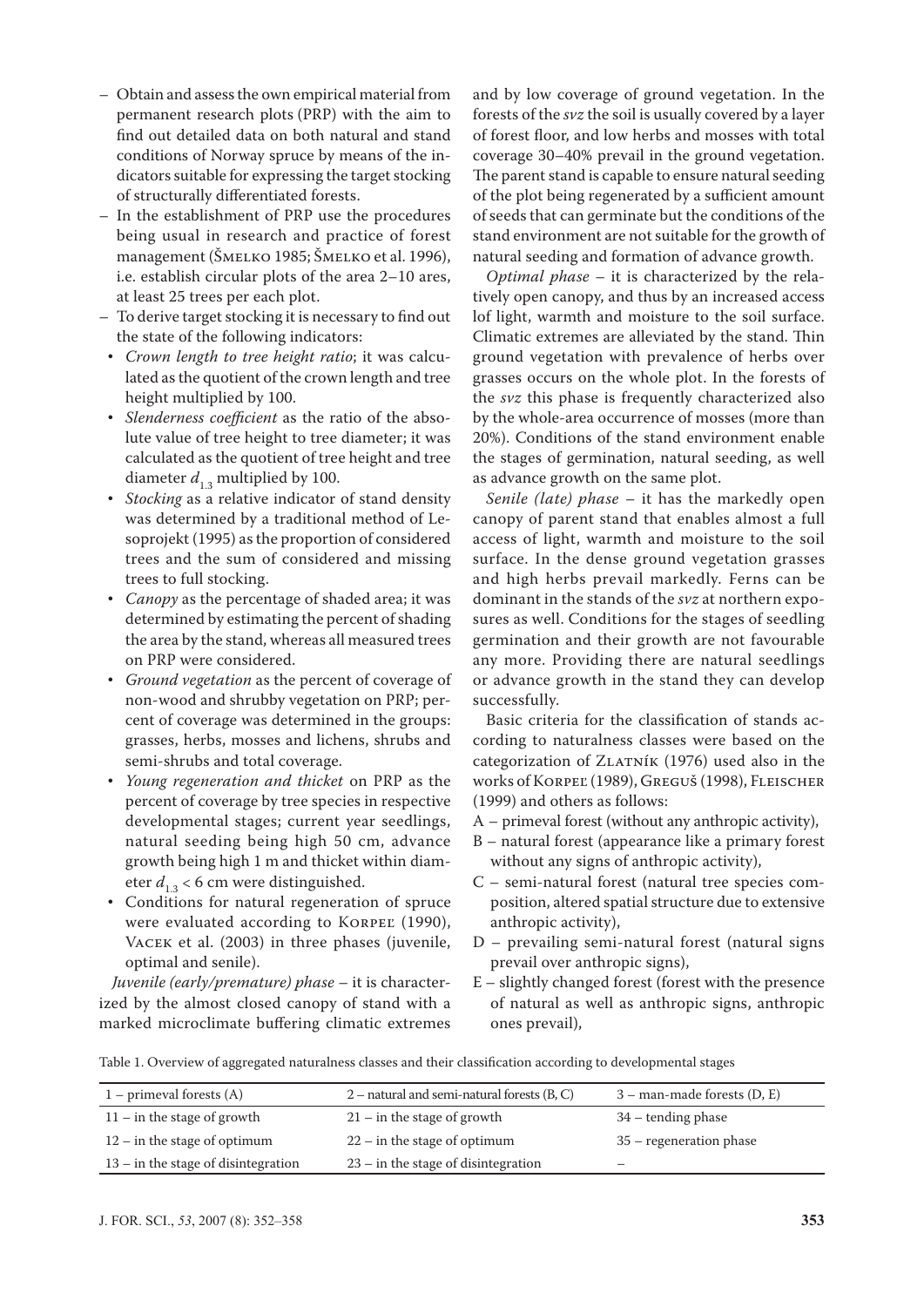- F markedly changed forest (forests with anthropic signs only but of natural appearance),
- G completely changed forest (forest stand with anthropic signs only, of not natural appearance).

For practical needs of general and detailed planning less detailed classification of forests into aggregated degrees of naturalness was proposed, complemented by KORPEĽ's (1989) classification according to basic developmental stages (Table 1).

During research a total of 122 PRP were established in forest regions of Low Tatra Mts. (85 PRP), High Tatra Mts. (18), Poľana (12) and Veľká Fatra (7).

They were established in the group of forest types (GFT) SP – *Sorbeto-Piceetum* and LP hd – *Lariceto-Piceetum* higher degree (8 PRP), AcP hd – *Acereto-Piceetum* higher degree (22), FP hd – *Fageto-Piceetum* higher degree (9) and in CP – *Cembreto-Piceetum* (7).

The classification of PRP according to naturalness classes (NC) including intermediate degrees was as follows: A (1 PRP), A/B (16), B (49), B/C (25), C (20), D (7) and E (4).

The classification of PRP according to altitude was as follows: to 1,350 m (14 PRP), 1,351–1,400 m (212), 1,401–1,450 m (29), 1,451–1,500 m (32), 1,501 to 1,550 m (19) and above 1,551 m (7).

## **Results and Discussion**

### **Analysis of the present stocking of forests of Norway spruce vegetation zone**

Actual stocking on PRP was analyzed in the forests of the *svz* in relation to the degrees of naturalness classes, development stages, altitude and GFT. Average stocking on PRP (Fig. 1) established in primeval forests reached the value 0.61, in natural

and semi-natural forests 0.62 and in artificial forests 0.76. The lowest values of stocking were found in the decline stage (0.52 in NC 1 and 0.45 in NC 2). In the growth stage these values are 0.55 in NC 1 and 0.65 in NC 2. In the stage of optimum the values 0.69 and 0.72 were found. In average data on stocking there were not any statistically significant differences between stocking in the upper and lower altitudinal zone.

Forests of the *svz* are permanently naturally open and thin by their appearance, towards the timberline the stands are thinner. Along the timberline they have a character of thin park forests. The assessment of stocking by the procedure being used and traditional in lower vegetation zones indicates that in extreme site conditions of *svz* the density of stands is lower. The covered necessary production area of one equally mature tree (in the same height of the stand) is higher than in lower vegetation zones (HALAJ 1973). This is a result of the natural growth process not influenced by man. Trees in extreme conditions need a relatively greater growth area.

Using the traditional way of stocking determination as the ratio of considered trees and the sum of considered trees and trees missing to the full stocking we estimate its value to be lower than 1.0 though it is frequently only the result of natural growth processes not influenced by man or injurious agents and its higher value under the given conditions (with regular spacing of trees) is not possible. In this case reduced clearing is unproductive clearing. Its reforestation is impossible. It is a part of the natural growth process and natural stocking of stands below the timberline also according to Assmann (1961).

By the used procedure in *svz* we estimate stocking lower than 1.0 but we understand it as full natural stocking under given conditions.



Fig. 1. Stocking according to the naturalness classes and altitudinal zone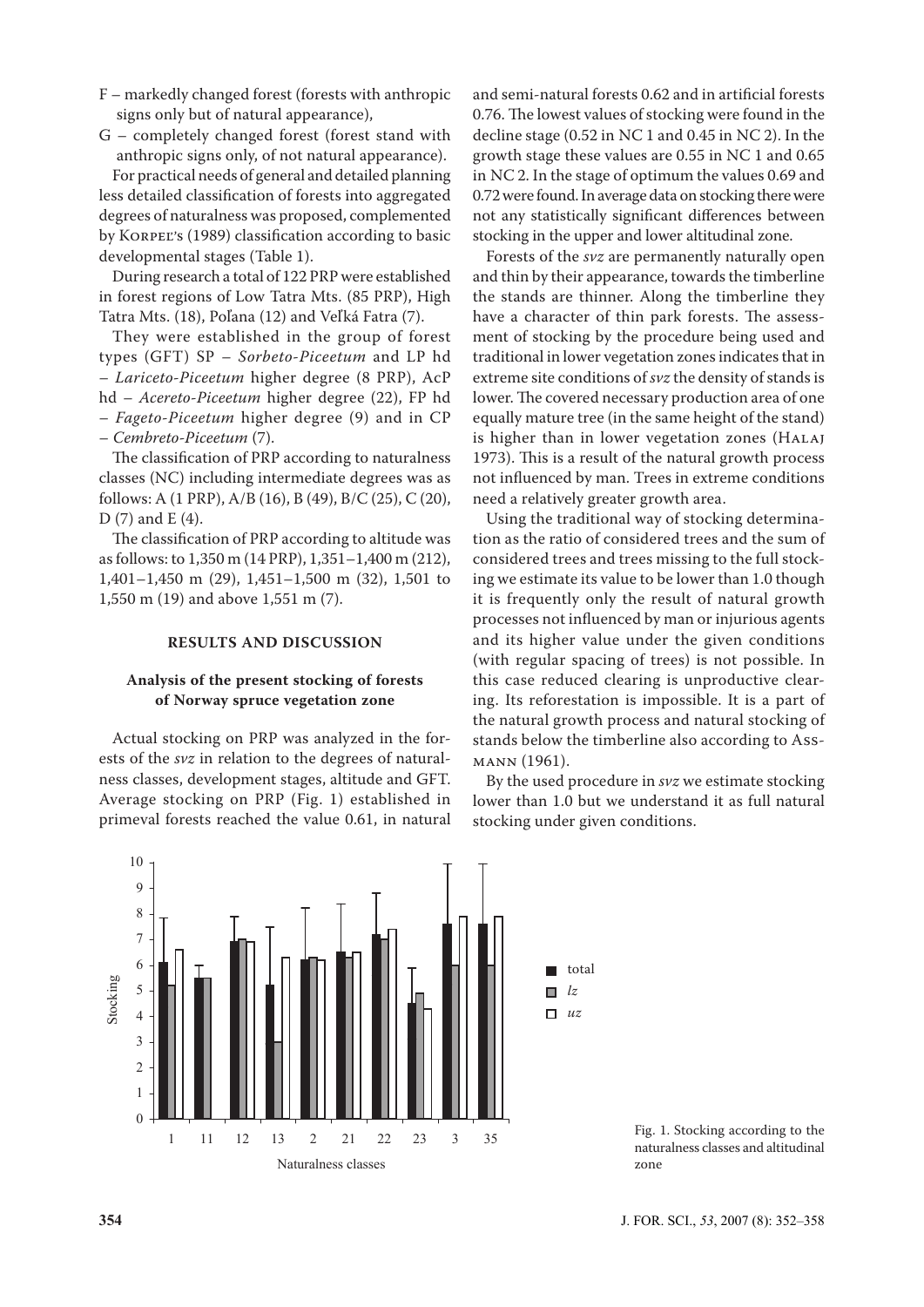



Fig. 3. A relation between the ratio of crown length to tree height (%) and stocking

Fig. 4. A relation between slenderness coefficient and stocking

#### **Derivation of target stocking**

Optimal stocking in the forests of *svz* was derived so as it would correspond in the best possible way to requirements for the fulfilment of ecological functions (soil protection, hydrological function), securing static stability and the existence of conditions for the formation and development of natural regeneration.

It follows from the analysis of the relation between the ratio of crown length to tree height and stocking that with lower stocking the ratio is increasing, up to stocking about 0.7. Further drop of stocking is not reflected significantly in the increase in the ratio (Fig. 2).

It follows from the analysis of the relation between slenderness coefficient and stocking that with lower stocking the value of slenderness coefficient is lower as well. It drops to the value about 0.7. Further drop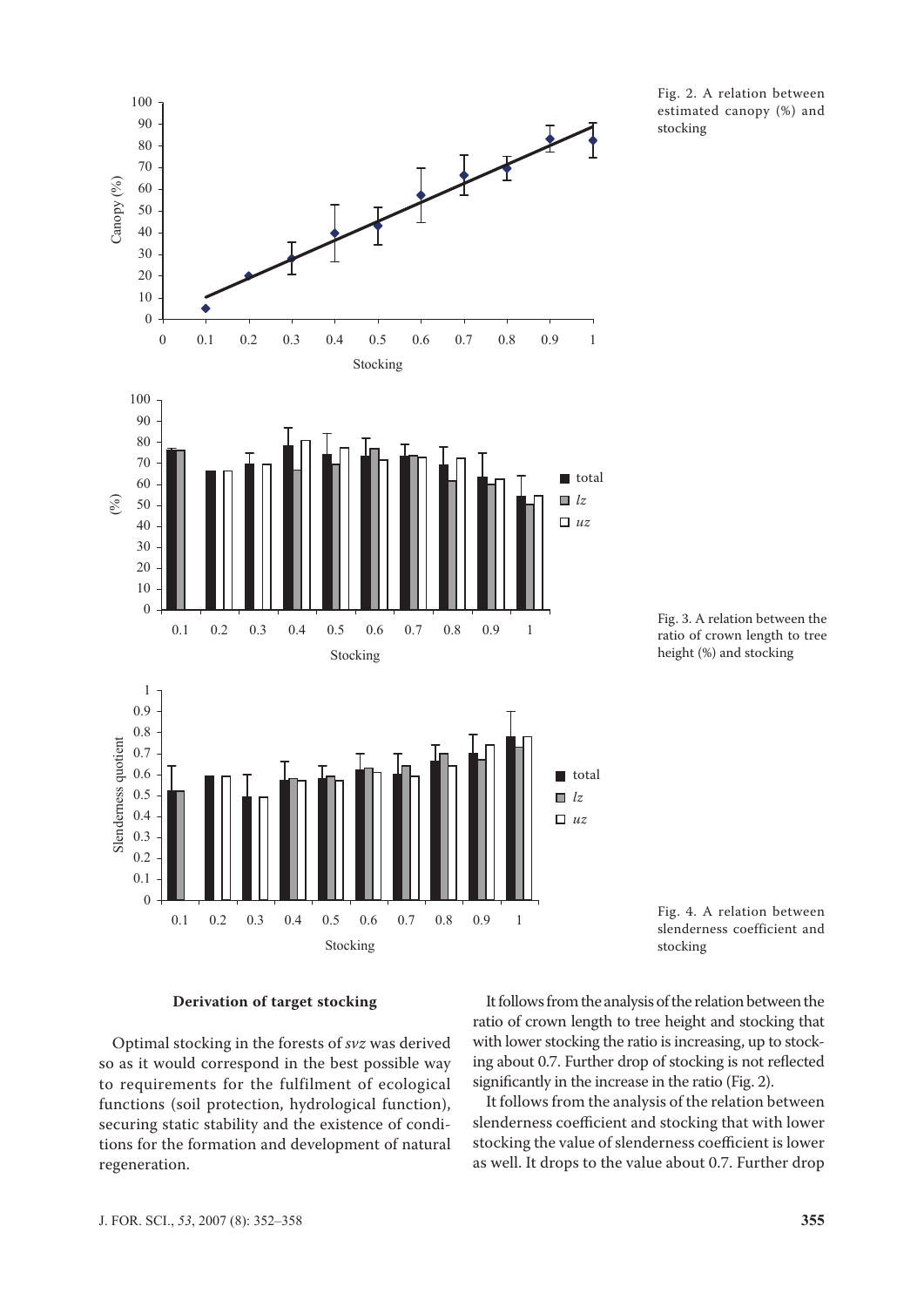

Fig. 5. A relation between natural regeneration phases (%) and stocking

Fig. 6. A relation between ground and non-wood vegetation coverage (%) and stocking

the coverage of natural regeneration (%) and stocking

Fig. 7. A relation between

of stocking is not reflected significantly in the drop of the slenderness coefficient (Fig. 3).

It follows from the analysis of the relation between the conditions for natural regeneration and stocking that the most suitable combination of all three phases of preconditions for natural regeneration (juvenile, optimal, senile) is with stocking 0.7 (Fig. 4). At this value there are the most suitable conditions for the formation and development (advance) of natural regeneration as well as adequate coverage of ground and non-wood vegetation (Figs. 5 and 6).

The optimum values of stocking with regard to the state of evaluated indicators are for stocking 0.7 or 0.7+. It follows from this finding that on average target stocking is about 0.7 for the forests of *svz*. It can differ slightly in dependence on the altitudinal zone or GFT. More significant differentiation can occur in dependence on the developmental stage but the objective of the care of forests of *svz* is to prevent the occurrence of the developmental stage "decline" on large areas. It is a desirable permanent (continuous) effect of this indicator of stand structure on forest functions.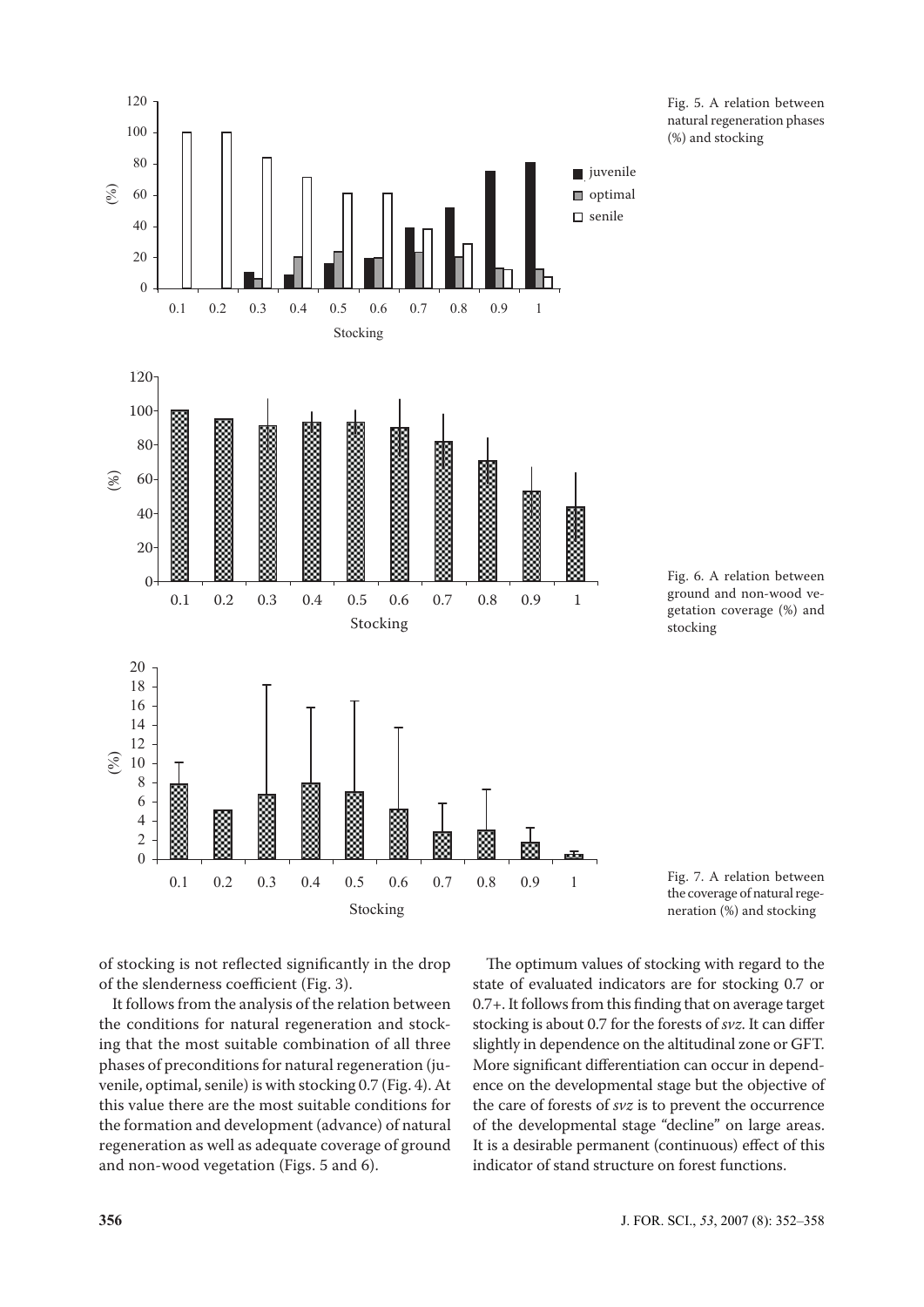|  |  |  |  |  |  |  |  |  | Table 2. Target stocking according to the groups of forest types and altitudinal zone |  |
|--|--|--|--|--|--|--|--|--|---------------------------------------------------------------------------------------|--|
|--|--|--|--|--|--|--|--|--|---------------------------------------------------------------------------------------|--|

|                       | Target stocking                                                  |                        |  |  |
|-----------------------|------------------------------------------------------------------|------------------------|--|--|
| Group of forest types | lower zone                                                       | upper zone             |  |  |
| <b>SP</b>             | 0.7                                                              | 0.7. at timberline 0.6 |  |  |
| LP hd                 | 0.7                                                              | 0.7, at timberline 0.6 |  |  |
| AcPhd                 | 0.7                                                              | 0.7, at timberline 0.6 |  |  |
| FP hd                 | 0.7                                                              | 0.7, at timberline 0.6 |  |  |
| CP                    | individuals and trees in clusters and shrubs on rocks and cliffs |                        |  |  |

SP – *Sorbeto-Piceetum*, LP hd – *Lariceto-Piceetum* higher degree, AcP hd – *Acereto-Piceetum* higher degree, FP hd – *Fageto-Piceetum* higher degree, CP – *Cembreto-Piceetum* 

We can consider the given stocking rounded to 0.7 as Assman's natural stocking of the stands of *svz* below the timberline being evaluated by a practical manager with a traditional attitude. The values of stocking lower than 0.7 but within 0.7 determine the area share to complement or regenerate the stand. This can be considered if it is a continuous plot of circular not very elongated shape of minimal area  $(300 \text{ m}^2, \text{ e.g. } 17 \times 18 \text{ m}, 20 \times 15 \text{ m}, \text{ etc.})$ , which is an obvious stand gap after missing trees. Similarly Fleischer (1999) stated that he found more permanent natural regeneration already on the area of minimally 300  $m^2$ . In this sense also KORPEL and SANIGA (1993) considered the area  $200-300$  m<sup>2</sup> as sufficient even for larch as well. Kamenský et al. (2002) reported that in the stands with stocking about 0.7 without herbaceous cover, herbs and mosses occur only occasionally are the best conditions for the formation of natural regeneration. KORPEĽ (1979) concluded that at the altitudes above 1,300 m it is important that individuals of spruce have a high ratio of crown length to tree height with open canopy. According to the conducted research he gives the stocking about 0.7 as desirable at the timberline and on extreme and stony soils as well as at lower sites. The proposed target stocking according to GFT and altitudinal zone following from the results of the presented research is listed in Table 2. In given stocking the stands of *svz* are capable to fulfil determined ecological and social functions in the best way.

#### **Re f e r e n c e s**

- ASSMANN E., 1961. Waldertragskunde. München, Bonn, Wien, BLW Verlagsgesellschaft: 490.
- FAITH J., GRÉK J., 1975. Výskum metodiky prevádzkových cieľov a ich stanovenie. [Záverečná výskumná správa.] Zvolen, VÚLH: 224.
- FAITH J., GRÉK J., 1979. Cieľové zakmenenie porastov. [Záverečná správa.] Zvolen, VÚLH: 78.
- FLEISCHER P., 1999. Súčasný stav lesa v TANAP-e ako východisko pre hodnotenie ekologickej stability na príklade spoločenstva smrekovcových smrečín. [Dizertačná práca.] Zvolen, TU, LF: 154.
- GREGUŠ C., 1976. Hospodárska úprava maloplošného rúbaňového lesa. Bratislava, Príroda: 304.
- GREGUŠ C., 1989. Plánovanie ťažieb v ochranných lesoch. [Tématická úloha.] Zvolen, Lesoprojekt Zvolen: 55.
- GREGUŠ C., 1998. Vývoj koncepcií hospodárskej úpravy lesov v TANAP-e. Monografické štúdie o národných parkoch, 2. Poprad, Marmota Press, vydavateľské družstvo: 73–92.
- HALAJ J., 1973. Porastové veličiny na meranie hustoty a zakmenenia porastov. Lesnictví, *19*: 835–853.
- HALAJ J., 1985. Kritické zakmenenie porastov podľa nových rastových tabuliek. Lesnícky časopis, *31*: 267–276.
- KAMENSKÝ M. et al., 2002. Pestovanie horských lesov na princípe trvalo udržateľného rozvoja. [Záverečná správa.] Zvolen, LVÚ: 283.
- KORPEĽ Š., 1978. Štruktúra, vývoj a prirodzená reprodukcia prírodných lesov (pralesov) v 7. smrekovom vegetačnom stupni na Slovensku. [Záverečná výskumná správa.] Zvolen, VŠLD, LF: 158.
- KORPEĽ Š., 1979. Zásady pestovných opatrení pri obhospodarovaní porastov TANAP-u. Knižnica Zborníka TANAP, *7*: 341–366.
- KORPEĽ Š., 1980. Vývoj a štruktúra prírodných lesov Slovenska vo vzťahu k protilavínovej ochrannej funkcii. Acta Facultatis Forestalis Zvolen, *XXII*: 9–39.
- KORPEĽ Š., 1989. Pralesy Slovenska. Bratislava, Veda: 329.
- KORPEĽ Š., 1990. Dynamické zmeny štruktúry, vývoj a produkčné pomery prírodných lesov pri hornej hranici lesa vo Vysokých Tatrách. In: Zborník prác o Tatranskom národnom parku. Tatranská Lomnica, Správa Tatranského národného parku, Vydavateľstvo Osveta: 245–272.
- KORPEĽ Š., SANIGA M., 1993. Výberný hospodársky spôsob. Praha, Písek, VŠZ, LF, Matice lesnická: 128.
- MIDRIAK R., 1994. Funkcie a funkčný potenciál lesov. In: VOLOŠČUK I., Tatranský národný park, Biosférická rezervácia. Správa TANAP: 500–509.